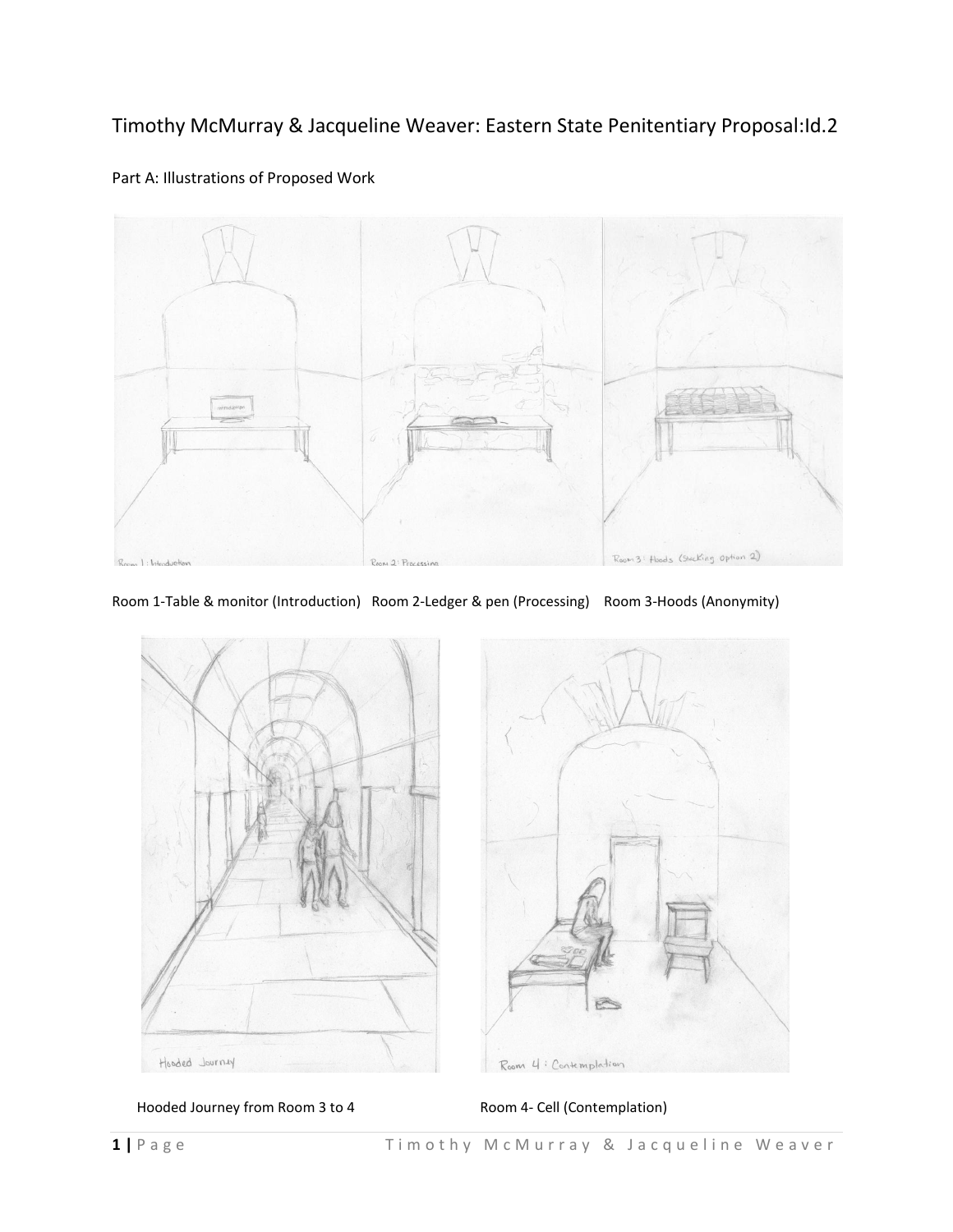### **Part B: Installation Title and Location**

*Id.2*

Any location

## **Part C: Physical Project Description (50 words max)**

*Id.2* is a four room interactive installation/performance. Room 1 contains an informational video. Room 2 is a processing room where visitors ("prisoners") record their physical information in a ledger. In Room 3 hoods are provided to visitors. Hooded visitors travel from Room 3 to Room 4, the prisoner's destination cell.

### **Part D: Narrative 1-4 pages**

1. What is the aim of judicial punishment in western society? Is individual reform possible, and what are the means to achieve it? When the early reformers asked themselves these questions they were dismayed with the solutions that were currently being offered. There appeared a distinct disconnect between the criminal act and the notion of criminal rehabilitation. The working solution was hardly one at all; create a public example of the criminal, usually by physical punishment or mutilation, then deposit the perpetrator into a communal jailhouse to remove him from eyes of society. Eastern State Penitentiary was constructed with the intent of resolving this disconnect. With its sheer imposing physicality and emphasis on monastic-like isolation and contemplation, Eastern State offered a new goal for the criminal mind and body-- penitence. For the creators of Eastern State the goal of individual penitence would have two distinct arcs; one of stripping away the criminal identity and one of constructing a new, self-reflective identity that saw itself contextually, in relation to the crime committed and its place within society as a whole.

Our project is concerned with the first step of this equation. How can a human being, fraught with intricately constructed experience and specific psychological content, be forced to shed their identity? Can they, in a sense, leave their identity at the door? Can a societal institution presuppose it has the ethic high-ground and practical ability to separate one from the set of genetic and experiential conditions which define a singular character, personality and selfhood?

*Id.2* is an interactive installation and performance piece exploring the processing, cataloguing and stripping of prisoner identity in the early years of Eastern State Penitentiary. In addition to periodically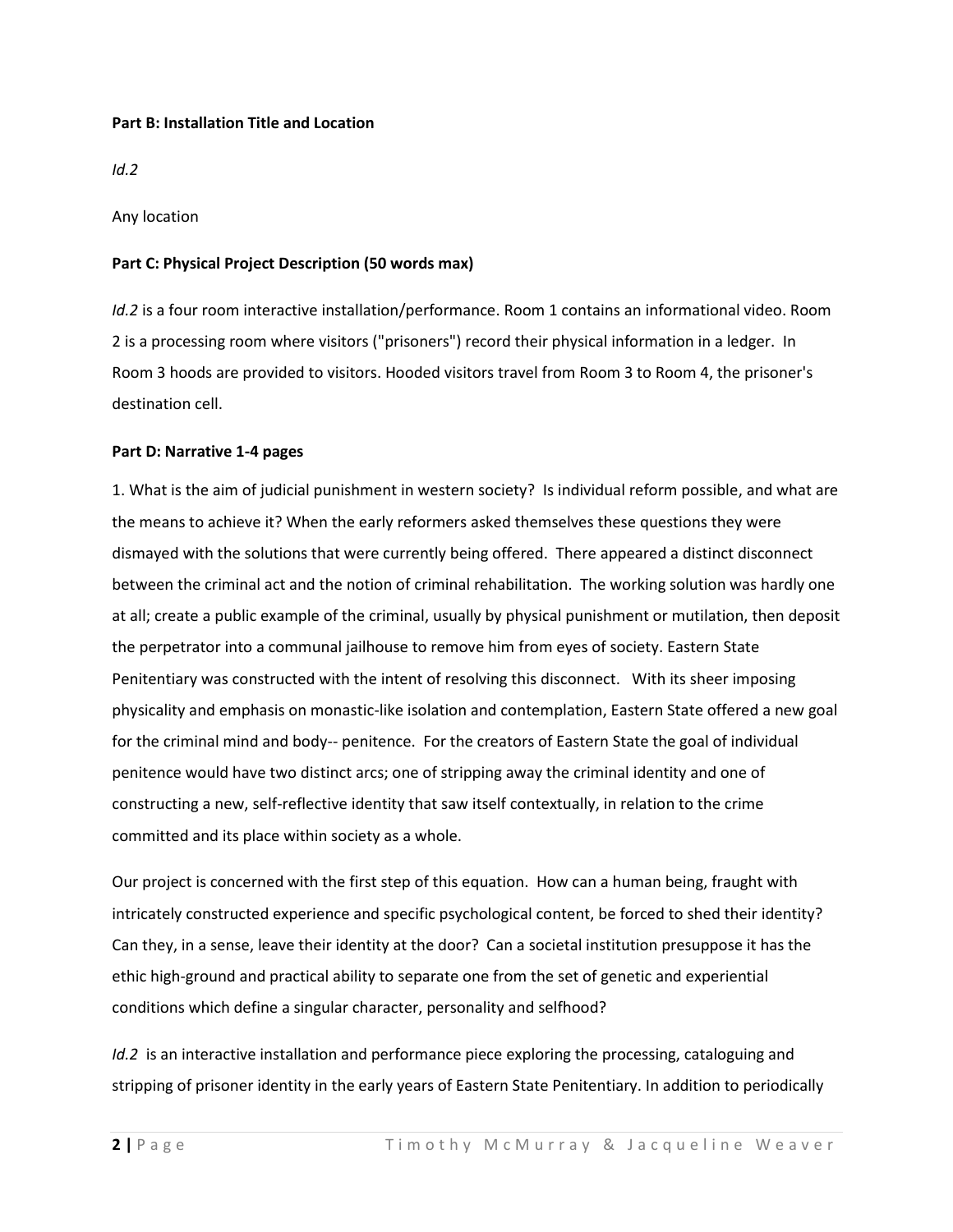scheduled performances by the artists, an installation will be constructed so that visitors can create the experience of this "process" and consider their own notion of identity in the formidable context of Eastern State. There will be a minimum of 4 cells/rooms needed for this installation, but more rooms may be used if the space is available. Rooms 1-3 should be next to one another, visited sequentially, and set up similarly-- swept and emptied with one table (original ESP tables) at the rear of each room. Each table will contain something different, as explained below. Room 4 (and any additional rooms) should be in a separate cell block from Rooms 1-3 and will be set up like a functioning cell. We are flexible in terms of which cell blocks are used; however, rooms 1 and 3 need to be outfitted with electricity.

The performance component of the project will be an extended invitation for visitors to participate with us in the "processing" that prisoners went through upon entering Eastern State. In one room, we will log our physical description (more details below), sign our name, be assigned a number. Here we are contemplating the idea of giving up our conceptual identity-- signing our name for the last time before release, becoming an anonymous number. In the next room the "prisoner" will be hooded and led by the "guard" to another cellblock, to a "cell" to sit silently in contemplation of offering up our physical identity. This performance will be recorded and edited for the video in Room 3 (more details below). We will repeat this performance several times throughout the year on scheduled dates for visitors to observe.

The interactive element involves the visitors participating in some or all of these same actions in a selfguided experience. The visitor will start with Room 1, an introductory room for the piece. The table will display only a video monitor. We will make a short yet informational video about issues of identity and anonymity in ESP, the evolution of this concept throughout the years and how that might relate to a prisoner's experience today. As a point of reference, the video will contain interviews with, and passages from philosophers, historians, criminologist and other relevant experts on the these themes. It will also contain historical photographs and footage from ESP. The video will specifically discuss the "check-in" process prisoners experienced upon their arrival, which included a series of measurements and their signature, and talk in detail about the hoods inmates were required to wear in the first few decades of ESP's operation. There will also be information about the performance piece and an invitation to participate.

Room 2 will be the "processing room" where visitors will be presented with a log book that provides a space for the information required for each prisoner upon entry to ESP. This list includes height, weight, age, place of birth, trade, complexion, color of hair, color of eyes, length of feet/shoe size and the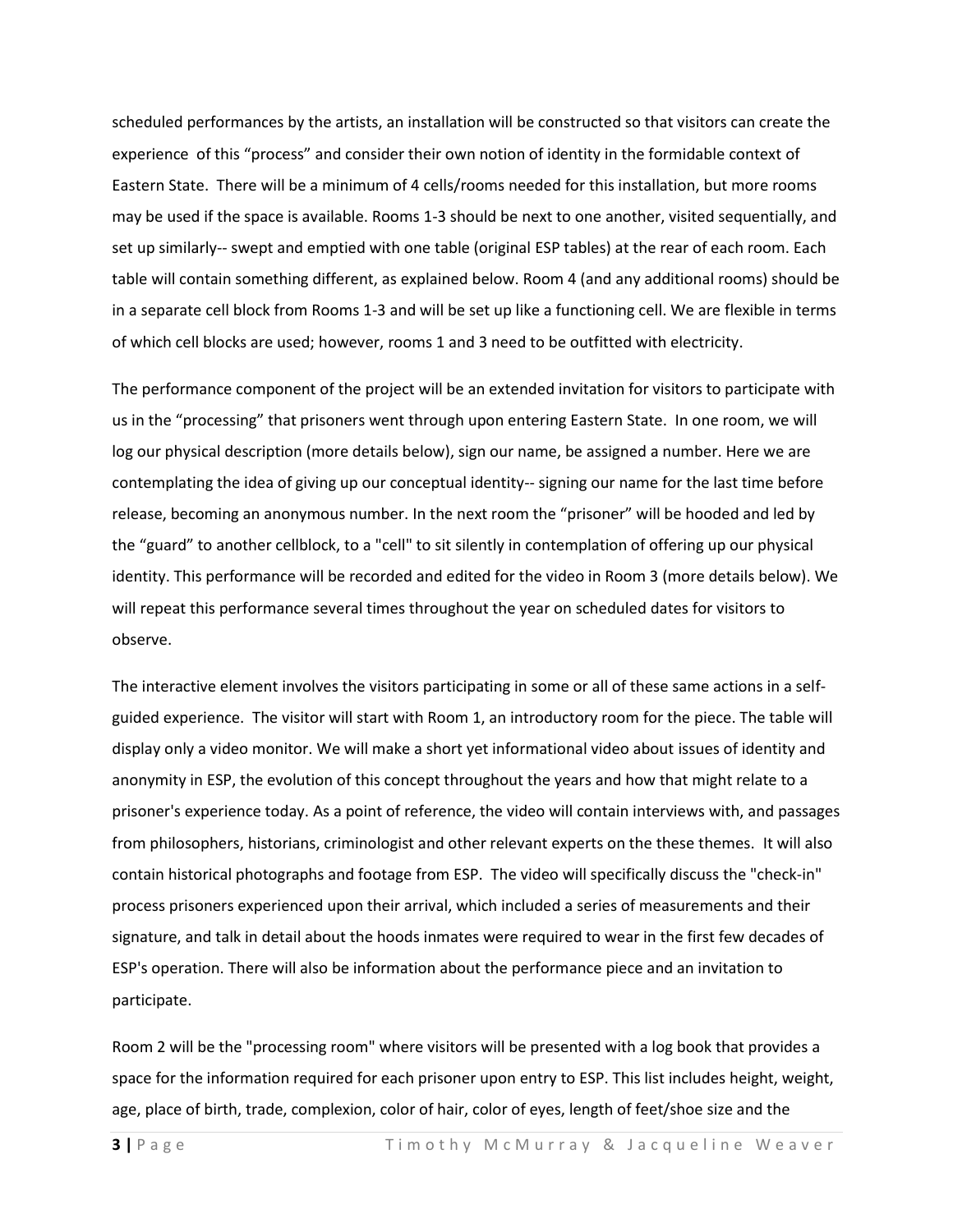signature of the prisoner. We will be inviting visitors add their own information to the log book and be assigned a number, as ESP prisoners were, and before moving on to Room 3.

The table in Room 3 will contain neat stacks of hoods made to look like those worn by the prisoners and written or headphone/audio instructions about the journey to the cellblock. There will be two kinds of hoods for two kinds of experiences. Visitors may choose which hood to wear. Like the original hoods, the first hood option will not have eye holes and can be worn if the visitor has a partner to lead them through the halls like the guards led the prisoners. The second type of hood will have eye holes so the visitor does not need a guide to travel through the prison. There will also be a map here of the prisoner's cell destination, Room 4. Ideally there will be several rooms available for this because there are so many visitors to ESP. On the interior wall of the cell next to the door of Room 3 (or possibly on another small table if mounting is not an option) will be a video monitor playing a silent performance of us (the artists) going the through the steps of the processing room, donning a hood and being taken to a cell, to sit in silence. In addition to documenting our performance piece, the video will also serve as a visual instruction of what we hope visitors will participate in.

*Note: We understand that there may be some concerns about liability with the full hoods. Though the full hoods are designed to be used with a partner/guide to simulate the experience of early prisoners, we are open to the idea of using only the hood with eye holes if necessary.*

Room 4 will be set up as a functioning cell that would include the typical contents found in a cell along with the items prisoners were given: a pair of wool trousers, a jacket with their number sewn into it, two handkerchiefs, two pairs of sock and a pair of shoes. There will be a made bed and stool for visitors to sit on. There will also be large bins in or just outside the cell for the collection of used hoods. Hoods will need to laundered weekly by local laundry services (see more details in maintenance and funding sections) and stacked neatly by ESP staff members.

### 2. Why ESP?

This project is designed specifically for ESP. During our visits to the penitentiary, we were overwhelmed by the potential for installation in this amazing space. Our work deals with site-specific installation outside a typical gallery setting and they encourages participation through experientially based projects for the general public. Our projects often deal with histories and perspective. This intriguing and unique space provides all of these opportunities on a large scale.